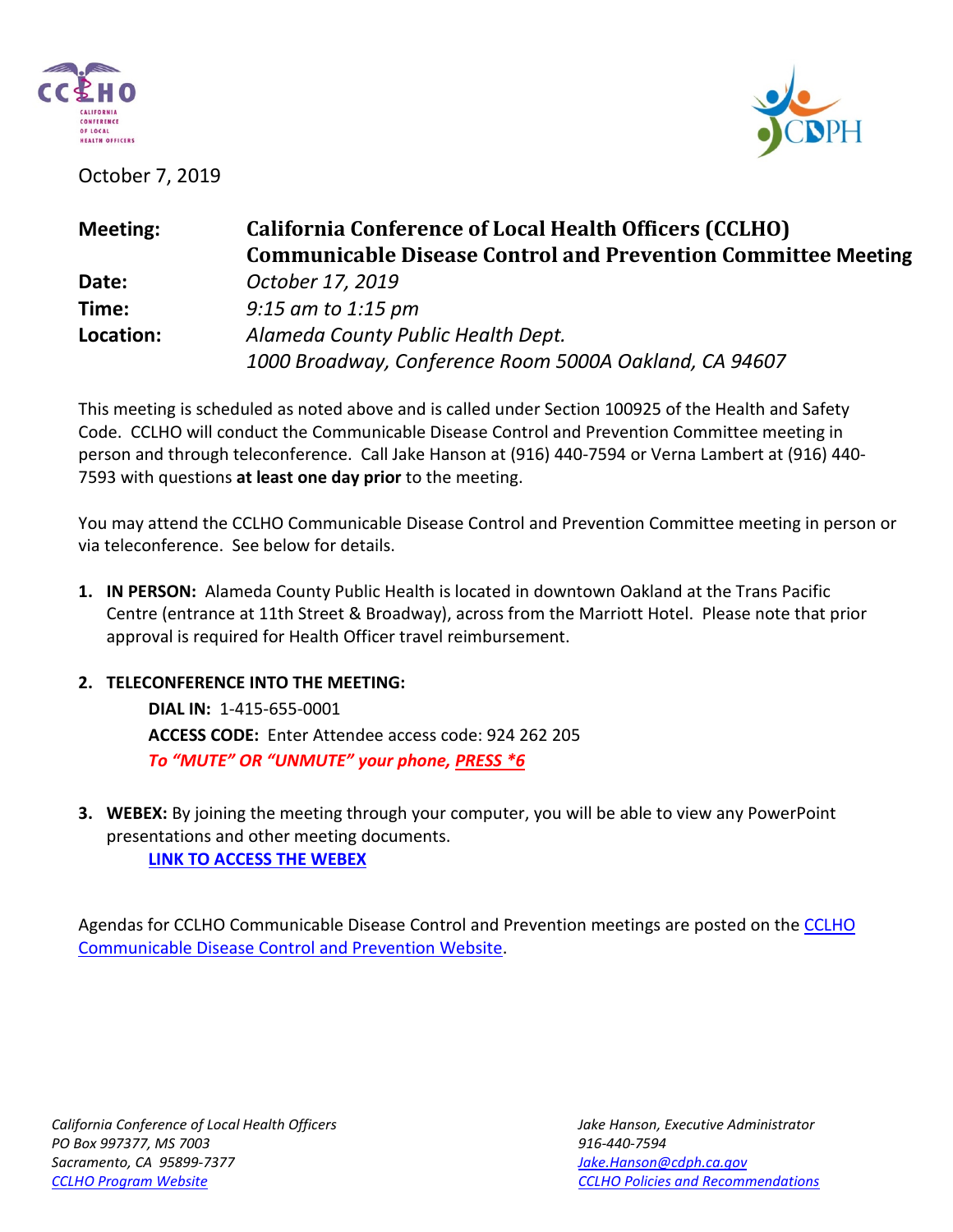# **CCLHO COMMUNICABLE DISEASE CONTROL AND PREVENTION AGENDA**

## **9:15 am: Co-Chairs Report**

 *Erica Pan, MD, MPH, Alameda; and Barbara Cole, RN, PHN, MSN, Riverside*

- Introductions
- *Action Item: Approval of Minutes: (August 2019)*
	- o Discussion
	- o Public Comment
	- o Vote
- Board Action Items/Updates
	- Understanding California's Child Care and School Immunization Requirements and Medical Exemptions article endorsed
	- HIV STD CA resolution regarding ACIP recommended immunizations for 10-12 year olds
	- o Feedback to OSHA re draft TB guidelines from CCLHO Discussion
	- o Public Comment
- Other Items and Updates
	- SB1152 guidance impact on LHD survey update
	- o Discussion
	- o Public Comment

## **9:35 am: Center for Infectious Diseases (CID) Update, California Department of Public Health (CDPH)**

 Center and Division Update, *Gil Chavez, MD, MPH, Deputy Director, CID, CDPH James Watt, MD, MPH, Division Director, DCDC, CDPH*

- CDPH Administrative Updates (including PH infrastructure funds)
- Ebola guidance and updates
	- o Discussion
	- o Public Comment

## **9:45 am: Legislative Stakeholder Updates**

 *Health Officer Association of California (HOAC) – Kat DeBurgh, MPH, Executive Director*

- SB276/SB714 Medical Exemptions for IZ
- AB 262 Outbreak notification of government entities
- AB 283 Cal Works Immunizations
- SB 159 (Wiener) PrEP bill
- Other CDCP relevant bills affecting health officer duties
	- o Discussion
	- o Public Comment

## **10:00 am: Legislative Discussion**

*Erica Pan, MD, MPH, Alameda, Committee Co-Chair*

- AB 294
- Incarcerated Health & CD Workgroup update
	- o Shared resources & key subtopic areas
	- o Discussion
	- o Public Comment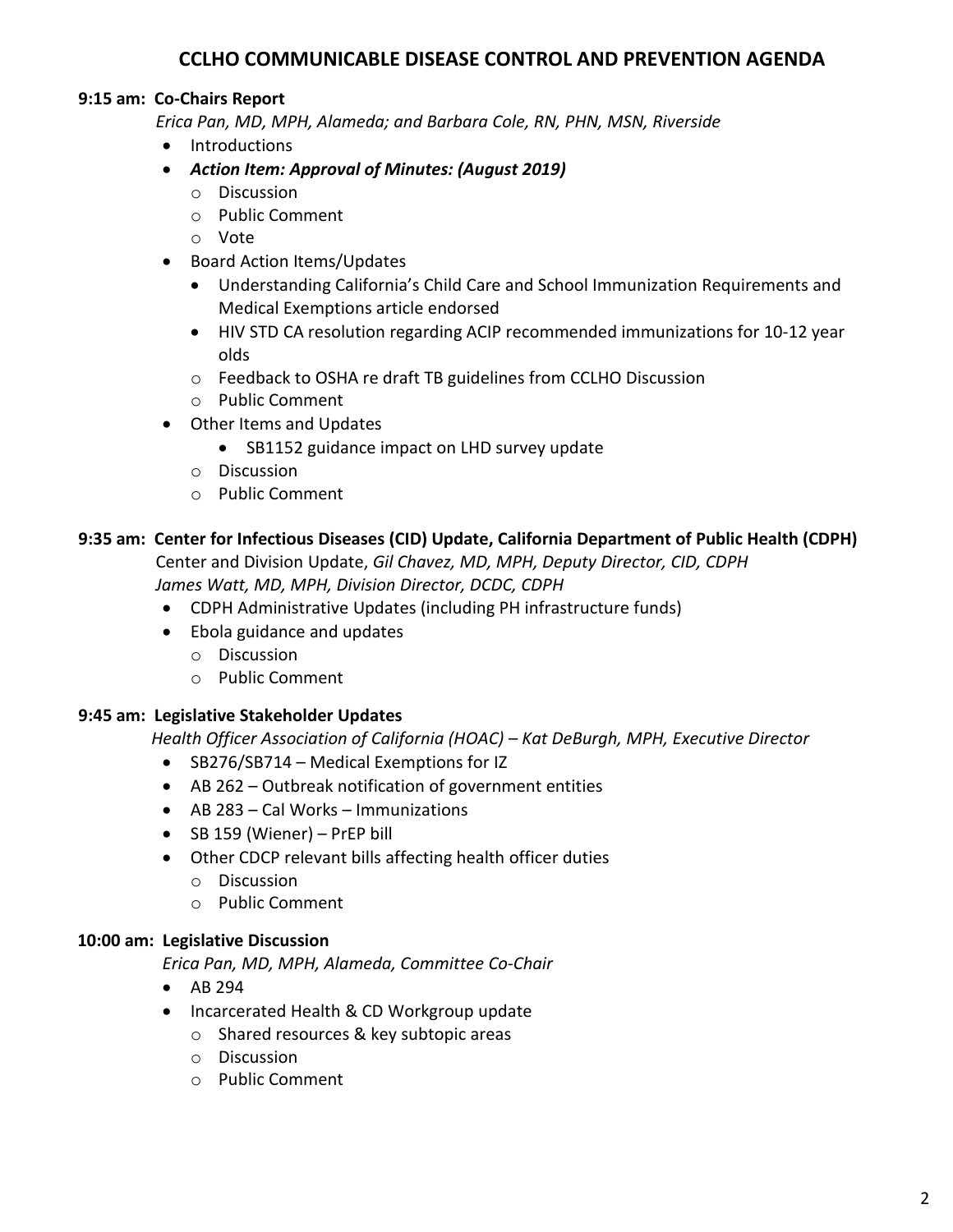### **10:15 am: Infectious Diseases Laboratory Update**

- Branch Update *Katya Ledin, PhD, Chief, Infectious Diseases Laboratory Branch, CDPH*
- CA Association of Public Health Laboratory Directors (CAPHLD) Report
	- o Discussion
	- o Public Comment

### **10:25 am: HIV/AIDS Update and Molecular Epidemiology of HIV Presentation**

*Phillip Peters, MD, Office of AIDS Medical Officer, CDPH*

- California STD HIV Controllers Association (CSHCA) Report
- Electronic reporting of HIV follow up
	- o CMA
	- o AB 2253 (Pan) implementation update
	- o Present to CCLHO Board in December
		- o Discussion
		- o Public Comment

### **10:45 am: BREAK**

### **11:00 am: Sexually Transmitted Diseases Update**

- Branch Update *Chief, Sexually Transmitted Diseases Control Branch*
	- o Discussion
	- o Public Comment

### **11:10 am: Immunizations Update**

 *Sarah Royce, MD, MPH, Chief, Immunization Branch*

- o Discussion
- o Public Comment

### **11:20 am: Infectious Diseases Update**

- Branch Update *Duc Vugia, MD, Chief, Infectious Diseases Branch* 
	- o Discussion
	- o Public Comment
- CA Association of Communicable Disease Controllers (CACDC) Report
	- o Discussion
	- o Public Comment

### **11:30 pm: Communicable Disease Emergency Response Update**

*Juan Ruiz, MD, MPH, Dr.PH, Chief, Communicable Disease Emergency Response Program (CDER); Deniz Dominguez, MHS, Program Manager, CDER*

- Update on CalREDIE
	- o Updates on HIV reporting
	- o Status of e CR Reporting
	- o Cross-jurisdictional data sharing update
		- o Discussion
		- o Public Comment

### **11:40 pm: Correctional Health Care Services Update**

*Heidi Bauer, MD, MPH California Correctional Health Care Services*

- o Discussion
- o Public Comment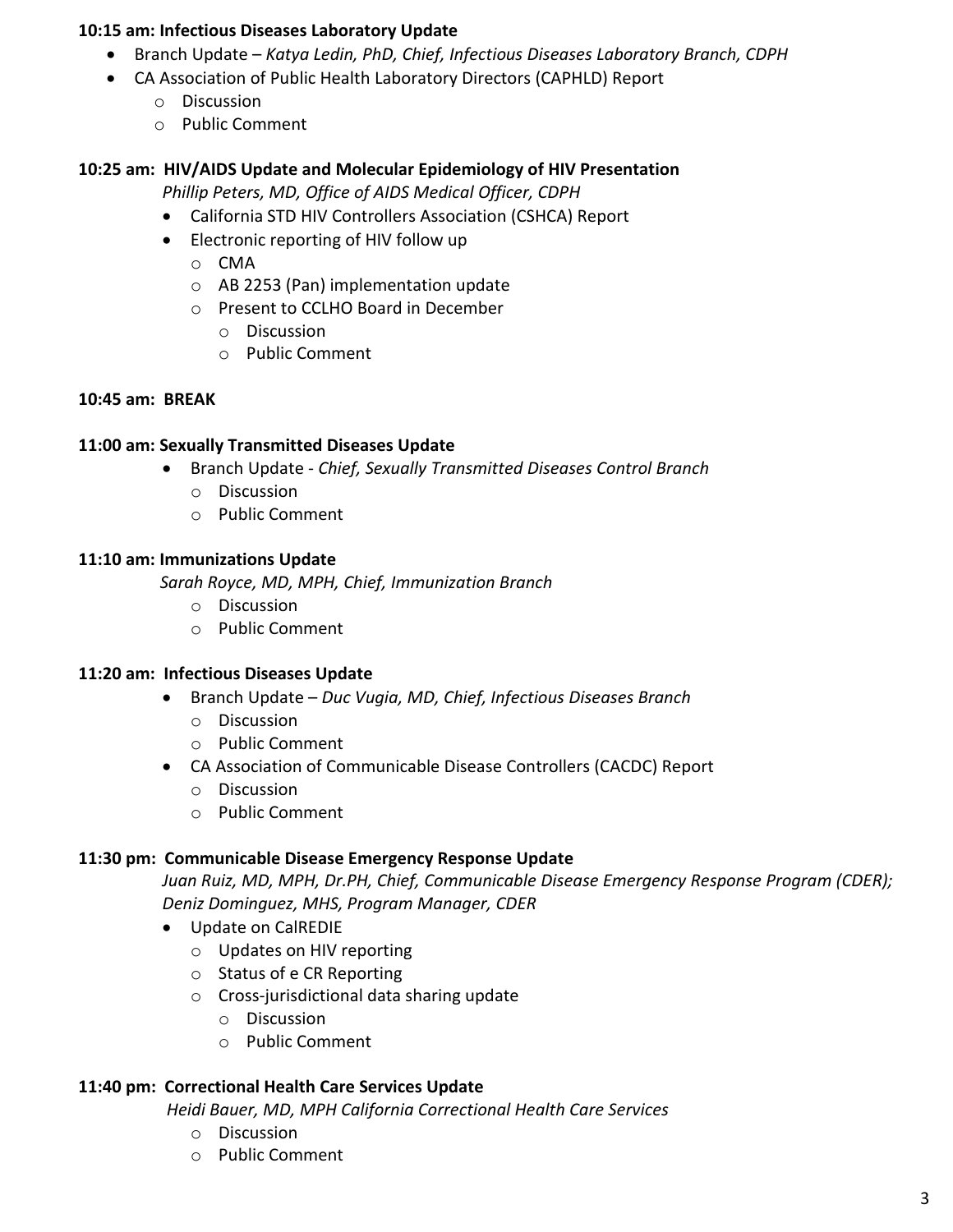### **11:50 pm: Healthcare Associated Infections Update**

 *Erin Epson, MD, Assistant Chief, Healthcare Associated Infections Program*

- o Discussion
- o Public Comment

### **12:00 pm: Tuberculosis Update**

- *Branch Update – Jennifer Flood, MD, MPH, Chief, Tuberculosis Control Branch, CDPH*
- Title 8 and Title 22 regulations regarding TB Screening (L&C and Cal OSHA) & CDC guidelines
- CA Tuberculosis Controllers Association (CTCA) Report
	- o Discussion
	- o Public Comment

#### **12:10 pm: Public Health Communicable Disease Infrastructure Funding Requests**

- Discussion regarding proposed uses of funding
- Discussion regarding proposed measures of impact
	- o Discussion
	- o Public Comment

#### **12:30 pm: Facilitated Discussion Regarding Local Health Department Response to VAPI**

- o Discussion
- o Public Comment

#### **12:45 pm: Agenda Items for Future Meetings**

- Review and update list of potential agenda item topics
	- o Occ Health, Cal OSHA & Coccidiomycosis
	- EHR Access syndromic surveillance & Health Information Exchanges Taskforce Status of workgroup to address modern guidelines for PH labs (Feb 2020)
	- HIV/HCV Co-infection (Chronic Hepatitis Branch)

Long Beach, CA 90815 Redding, CA 96001

- Future joint meetings
	- o Potential joint meeting MCAH, EH, Health Equity, Health Systems Integration
	- o Discussion
	- o Public Comment

#### **1:05 pm: Public Comment for Items not on the Agenda**

#### **1:15 pm: Adjourn**

**Next Meeting: December 19, 2019 in Oakland, CA**

#### **Additional Meeting Locations:**

| Nevada County Public Health Department             | San Joaquin County Public Health Services    |
|----------------------------------------------------|----------------------------------------------|
| 500 Crown Point Circle, Ste. 110                   | 1601 E. Hazelton Avenue                      |
| Grass Valley, CA 95945                             | Stockton, CA 95205                           |
| Long Beach Department of Health and Human Services | Shasta County Health & Human Services Agency |
| 2525 Grand Avenue, Room 280                        | 2650 Breslauer Way, Room 108E                |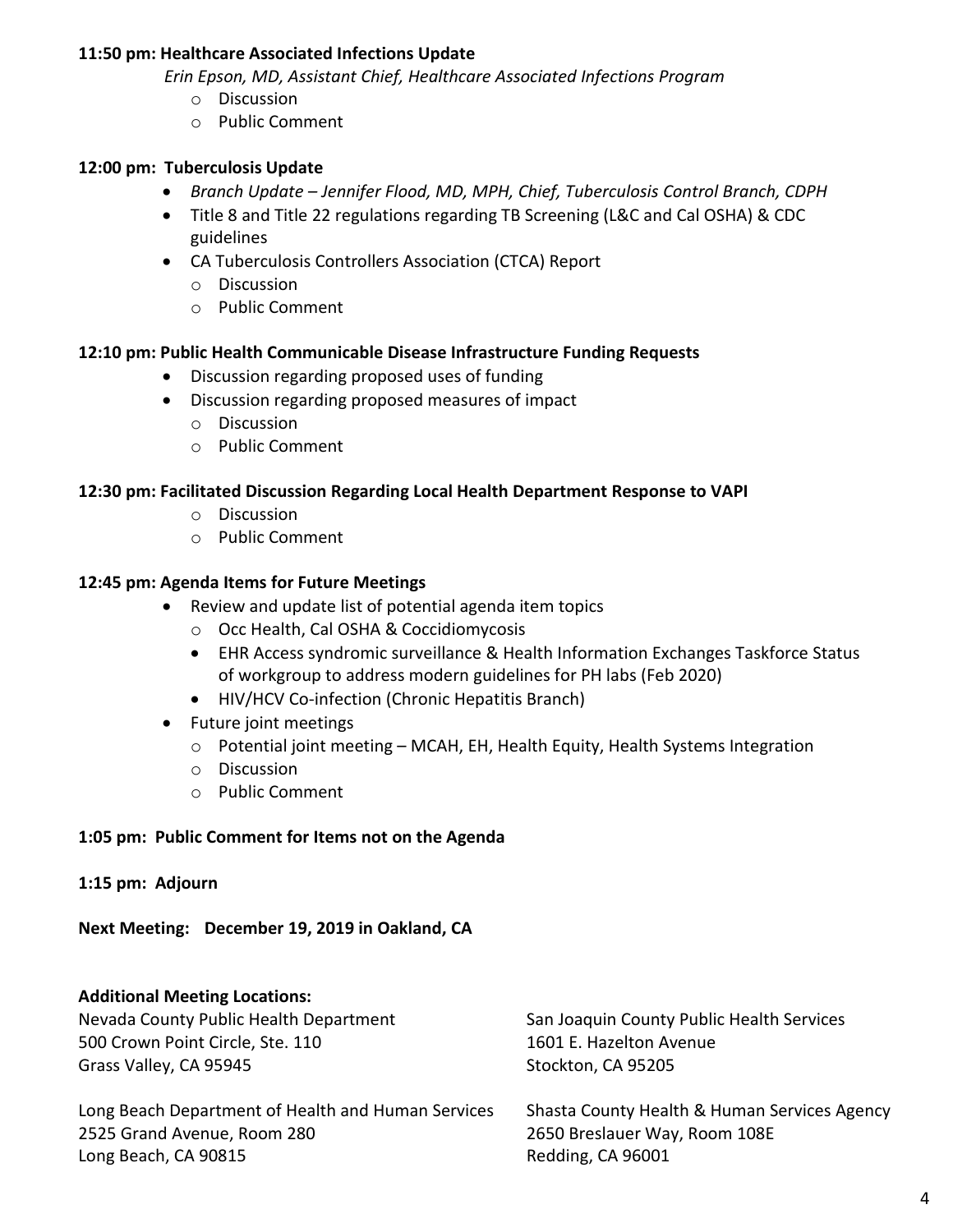## **CCLHO Communicable Disease Control and Prevention Committee Co-Chairs**

Erica Pan, MD, MPH, Alameda Barbara Cole, RN, PHN, MSN, Riverside

## **Affiliates**

California Association of Communicable Disease Controllers (CACDC) California Association of Public Health Laboratory Directors (CAPHLD) California STD HIV Controllers Association (CSHCA) California Tuberculosis Controllers Association (CTCA) Directors of Public Health Nursing (DPHN) Mosquito and Vector Control Association of California (MVCAC)

## **California Department of Public Health and Other State Department Staff**

Sonia Angell, MD, MPH, Director and State Public Health Officer Susan Fanelli, Chief Deputy Director, Policy and Program Charity Dean, MD, MPH, Assistant Director Gil Chavez, MD, MPH, Deputy Director, Center for Infectious Diseases Monica Wagoner, Deputy Director, Legislative and Governmental Affairs Paul Kimsey, PhD, State Public Health Laboratory Director James Watt, MD, MPH, Division Chief, Division of Communicable Disease Control Rick Kreutzer, MD, MPH, Division Chief, Division of Environmental and Occupational Disease Control Karen Mark, MD, MPH, Chief, Office of AIDS Heidi Bauer, MD, MPH, Chief, STD Control Branch Duc J. Vugia, MD, MPH, Chief, Infectious Disease Branch Jennifer Flood, MD, MPH, Chief, Tuberculosis Control Branch Sarah Royce, MD, MPH, Chief, Immunization Branch Katya Ledin, PhD, Chief, Infectious Diseases Laboratory Branch Lynn Janssen, Chief, Healthcare Associated Infections Program Juan Ruiz, MD, MPH, Dr.PH, Chief, Communicable Disease Emergency Response Program Vicki Kramer, PhD, Chief, Vector-Borne Disease Section Curtis Fritz, DVM, State Public Health Veterinarian, Veterinary Public Health Section Janet Mohle-Boetani, MD, MPH, Deputy Medical Executive, CA Correctional Health Care Services

## **Other Stakeholders**

Kat DeBurgh, MPH, Health Officers Association of California

# **NOTICES**

*Please note that in accordance with the Bagley-Keene Open Meetings Act, this meeting is open to the public. The order of consideration of matters on this agenda may be changed without prior notice. While CCLHO intends to webcast this meeting, it may not be possible to webcast the entire meeting due to limitations on resources.*

*The public shall be given the opportunity to address each listed agenda item before or during discussion or consideration by CCLHO members and prior to CCLHO members taking any action on said item. Members of the public will be provided appropriate opportunities to comment on any issue before CCLHO, but the CCLHO President may, at his or her discretion, apportion available time among those who wish to speak. Individuals may appear before CCLHO to discuss items not on the agenda; however, CCLHO can neither discuss nor take official action on these items at the time of the same meeting. (Government Code sections 11125, 11125.7)*

## **Americans with Disabilities Act (ADA)**